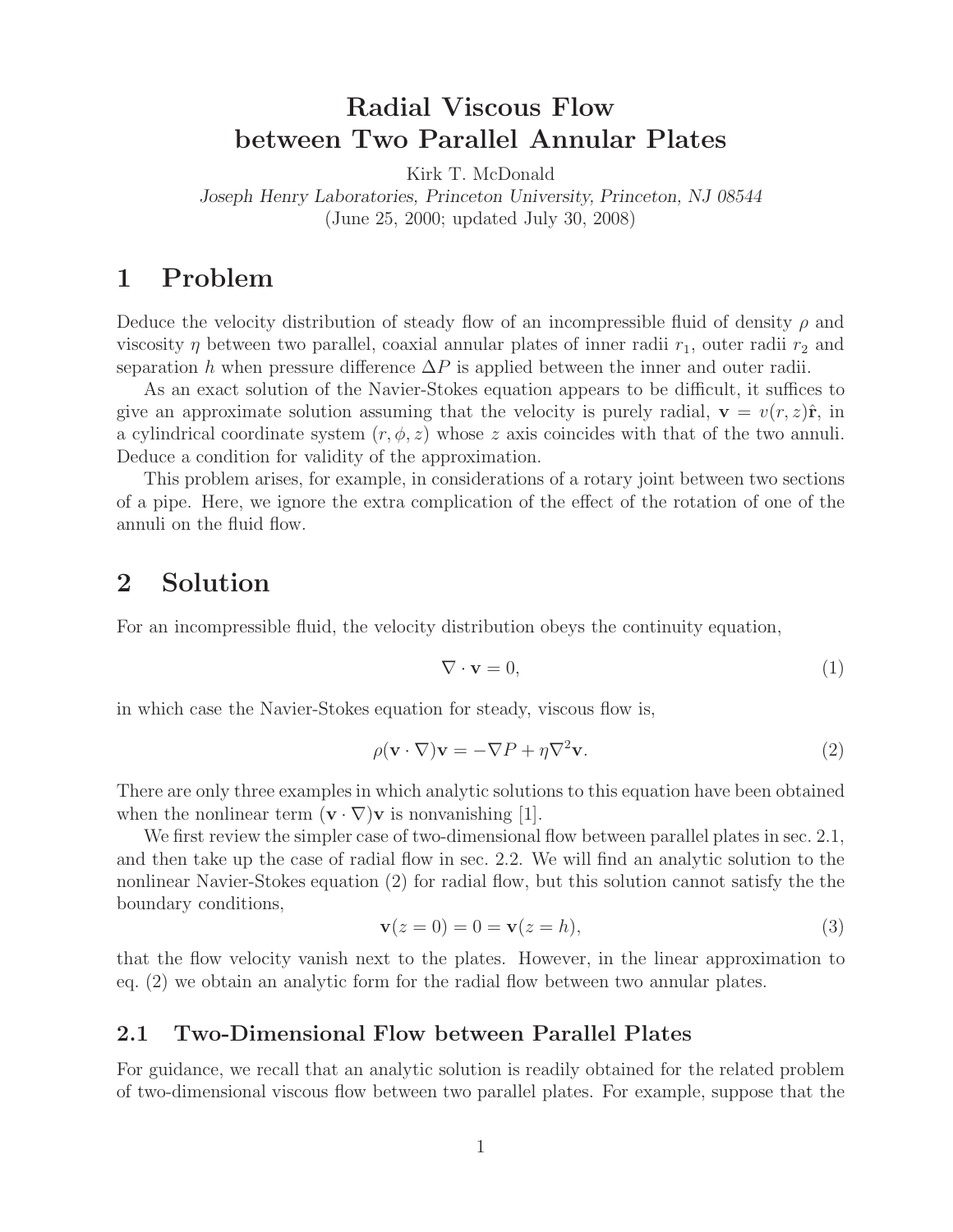plates are at the planes  $z = 0$  and  $z = h$ , and that the flow is in the x direction, *i.e.*,  $\mathbf{v} = v(x, z)\hat{\mathbf{x}}$ . The equation of continuity (1) then tells us that  $\partial v/\partial = 0$ , so that the velocity is a function of z only,

$$
\mathbf{v} = v(z)\hat{\mathbf{x}}.\tag{4}
$$

The z component of the Navier-Stokes equation (2) reduces to  $\partial P/\partial z = 0$ , so that the pressure is a function of x only. The x component of eq.  $(2)$  is,

$$
\frac{\partial P(x)}{\partial x} = \eta \frac{\partial^2 v(z)}{\partial z^2}.
$$
\n(5)

Since the lefthand side is a function of x, and the righthand side is a function of  $z$ , equation (5) can be satisfied only if both sides are constant. Supposing that the pressure decreases with increasing  $x$ , we write,

$$
-\frac{\partial P}{\partial x} = \text{constant} = \frac{\Delta P}{\Delta x} > 0.
$$
 (6)

Using the boundary conditions (3), we quickly find that,

$$
v(z) = \frac{\Delta P}{\Delta x} \frac{z(h-z)}{2\eta} = 6\bar{v}\frac{z}{h} \left(1 - \frac{z}{h}\right),\tag{7}
$$

where the average velocity  $\bar{v}$  is given by,

$$
\bar{v} = \frac{1}{h} \int_0^h v(z) dz = \frac{\Delta P}{\Delta x} \frac{h^2}{12\eta}.
$$
\n(8)

#### **2.2 Radial Flow between Parallel Annular Plates**

Returning to the problem of radial flow between two annular plates, we seek a solution in which the velocity is purely radial,  $\mathbf{v} = v(r, z)\hat{\mathbf{r}}$ . The continuity equation (1) for this hypothesis tells us that,

$$
\frac{1}{r}\frac{\partial (rv)}{\partial r} = 0,\tag{9}
$$

so that,

$$
\mathbf{v} = \frac{f(z)}{r}\hat{\mathbf{r}}.\tag{10}
$$

Following the example of two-dimensional flow between parallel plates, we expect a parabolic profile in z as in eq.  $(7)$ ,

$$
f(z) \propto z(h-z),\tag{11}
$$

which satisfies the boundary conditions (3).

Using the trial solution  $(10)$ , the z component of the Navier-Stokes equation  $(2)$  again tells us that the pressure must be independent of z:  $P = P(r)$ . The radial component of eq. (2) yields the nonlinear form,

$$
\eta r^2 \frac{d^2 f}{dz^2} + \rho f^2 = r^3 \frac{dP}{dr}.\tag{12}
$$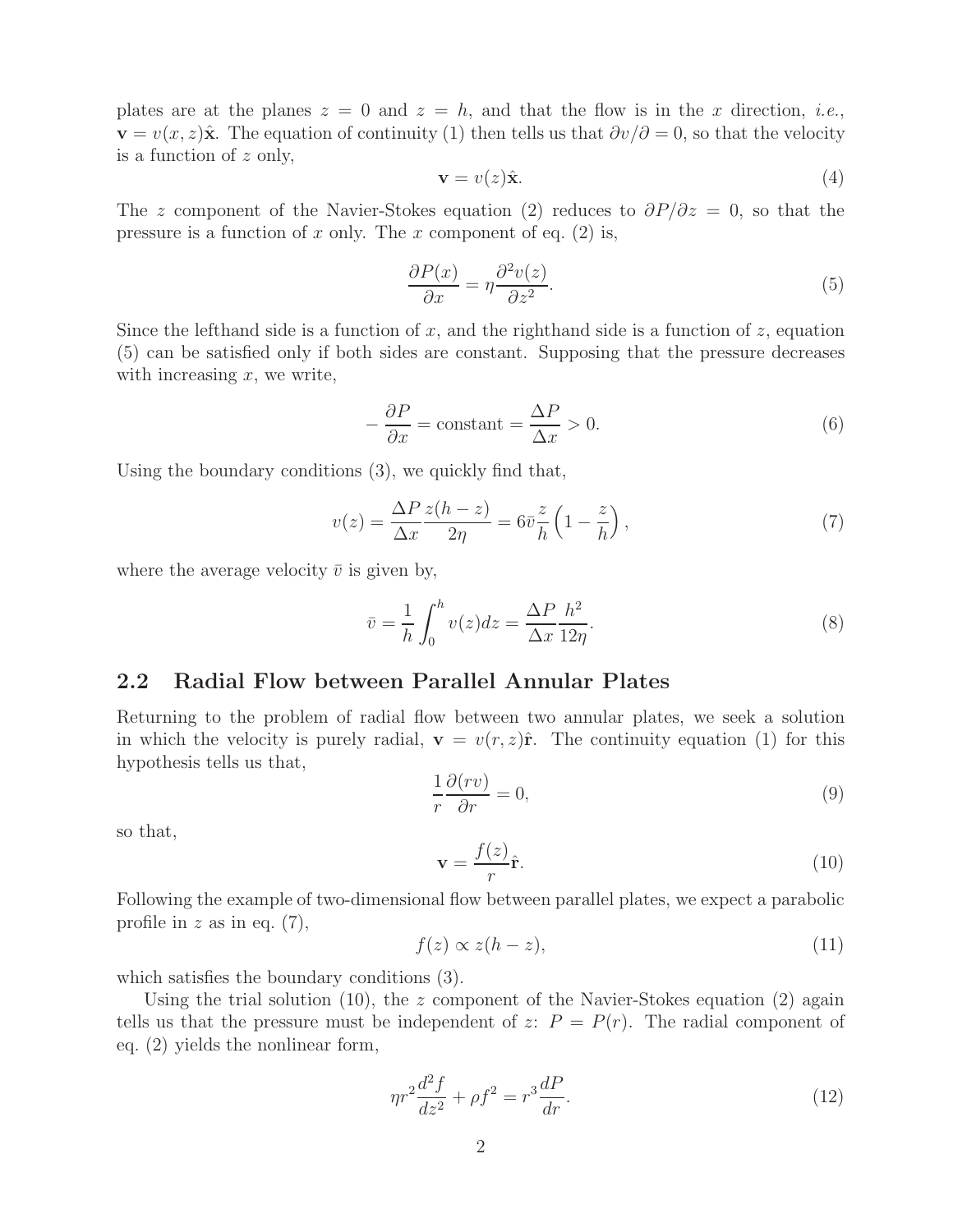The hoped-for separation of this equation can only be achieved if  $f(z) = F$  is constant, which requires the pressure profile to be  $P(r) = A - \rho F^2/2r^2$ . The boundary conditions (3) cannot be satisfied by this solution. Further, this solution exists only for the case that the pressure is increasing with increasing radius. The fluid flow must be then be inward, so the constant F must be negative.<sup>1</sup>

While we have obtained an analytic solution to the nonlinear Navier-Stokes equation (2), it is not a solution to the problem of radial flow between two annuli. It is hard to imagine a physical problem involving steady, radially inward flow of a long tube of fluid, to which the solution could apply.

Instead of an exact solution, we are led to seek an approximate solution in which the nonlinear term  $f^2$  of eq. (12) can be ignored. In this case, the differential equation takes the separable form,

$$
\frac{d^2f}{dz^2} = \frac{r}{\eta} \frac{dP}{dr} = \text{constant.}
$$
\n(13)

Following eq. (7) we write the solution for f that satisfies the boundary conditions (3) as,

$$
f(z) = 6\bar{f}\frac{z}{h}\left(1 - \frac{z}{h}\right),\tag{14}
$$

where  $\bar{f}$  is the average of  $f(z)$  over the interval  $0 \leq z \leq h$ . The part of eq. (13) that describes the pressure leads to the solution

$$
P(r) = \frac{P_1 \ln r_2 / r + P_2 \ln r / r_1}{\ln r_2 / r_1},\tag{15}
$$

where  $P_i = P(r_i)$ . Plugging the solutions (14) and (15) back into eq. (13), we find that,

$$
\bar{f} = \frac{h^2 \Delta P}{12\eta \ln r_2/r_1},\tag{16}
$$

where  $\Delta P = P_1 - P_2$ . Hence, the flow velocity is,

$$
\mathbf{v}(r,z) = \frac{z(h-z)\Delta P}{2\eta r \ln r_2/r_1}\hat{\mathbf{r}},\tag{17}
$$

whose average with respect to z is  $\bar{v}(r) = \bar{f}/r$ . As with all solutions to the linearized Navier-Stokes equation, the velocity is independent of the density. Note also that the direction of the flow is from the high pressure region to the low.

For the approximate solution (17) to be valid, the term  $f^2 \approx \bar{f}^2$  must be small in eq. (12), which requires,

$$
\frac{\rho h^4 \Delta P}{144\eta^2 r_1^2 \ln r_2/r_1} \ll 1. \tag{18}
$$

When this condition is not satisfied, the solution must include velocity components in the z direction that are significant near the inner and outer radii, while the flow pattern at intermediate radii could be reasonably well described by eq. (17).

<sup>&</sup>lt;sup>1</sup>The Navier-Stokes equation is not time-reversal invariant due to the dissipation of energy associated with the viscosity, and so reversing the velocity of a solution does not, in general, lead to another solution.